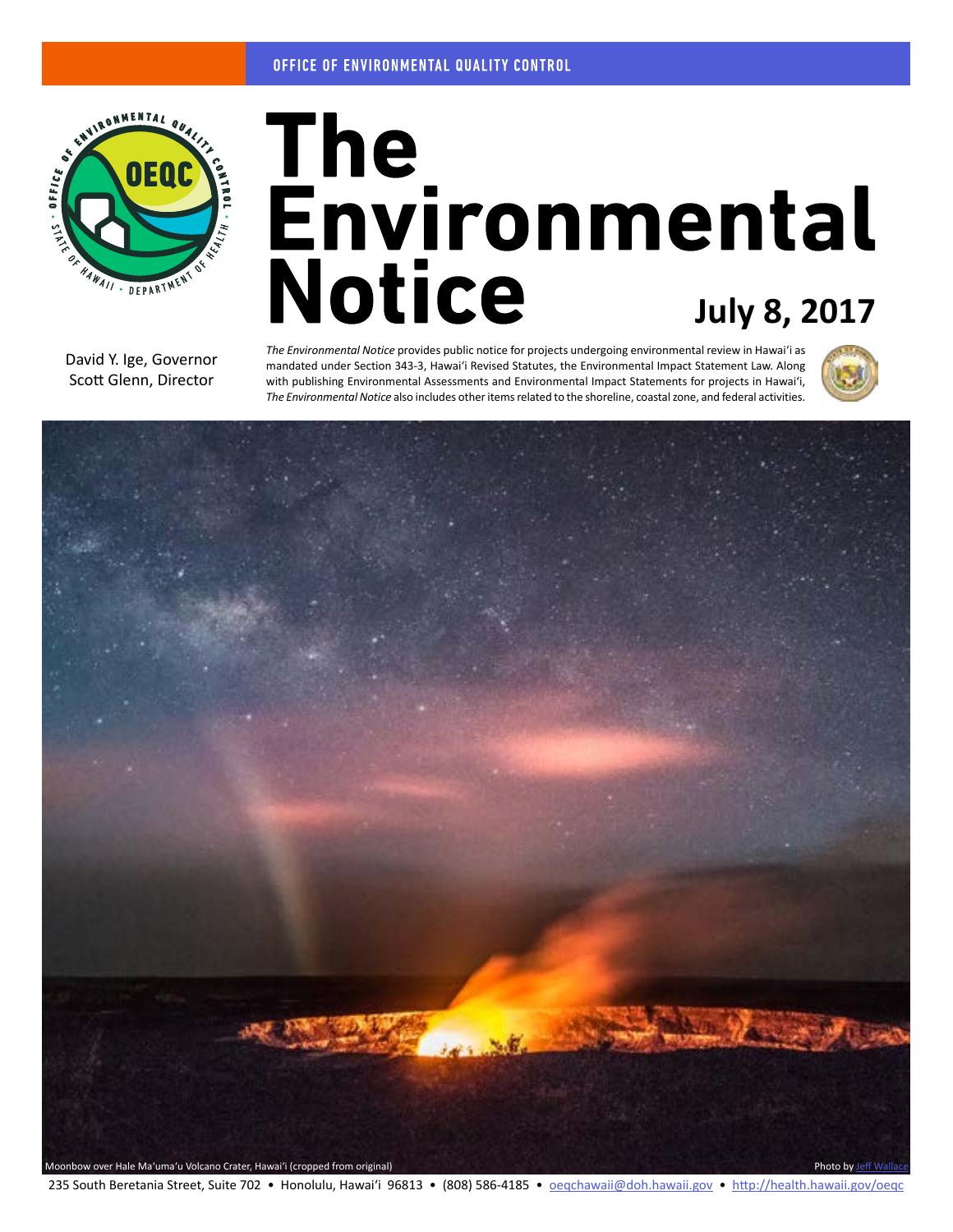# TABLE OF CONTENTS

|                                                                                                           | 2 Opaeka'a Bridge Replacement DEA (AFNSI)                                                                      |
|-----------------------------------------------------------------------------------------------------------|----------------------------------------------------------------------------------------------------------------|
|                                                                                                           |                                                                                                                |
| HAWAI'I                                                                                                   | <b>COASTAL ZONE MANAGEMENT NOTICES</b>                                                                         |
| Keakealani Campus Development for the Volcano School of                                                   |                                                                                                                |
| Arts and Sciences DEA (AFNSI) ________________________3                                                   | Special Management Area (SMA) Minor Permits                                                                    |
| <b>MAUI</b>                                                                                               | <b>SHORELINE NOTICES</b>                                                                                       |
| Kahului Lani Affordable Senior Housing DEA (AFNSI)                                                        | Applications for Shoreline Certification                                                                       |
| Pi'ilani Promenade FEIS<br>experiences and product and Promence of the FEIS                               | Proposed Shoreline Certifications and Rejections 2008                                                          |
| Häna Pier Deck Removal DEIS ___________________________4 NATIONAL ENVIRONMENTAL POLICY ACT (NEPA) ACTIONS |                                                                                                                |
| O'AHU                                                                                                     | PV & Battery Energy Storage Systems at PMRF, Kaua'i_ _ _9                                                      |
|                                                                                                           | Aloha Solar Energy Fund II - Kalaeloa DEA (AFNSI) _________5 FEDERAL NOTICES________________________________10 |
| KAUA'I                                                                                                    | GLOSSARY OF TERMS AND DEFINITIONS_____________________11                                                       |
| Nāwiliwili Harbor LPG Storage Facility FEA (FONSI)                                                        |                                                                                                                |

# **ANNOUNCEMENTS**

As a reminder, please be sure that all documents submitted to the Office of Environmental Quality Control (OEQC) for publication in *The Environmental Notice* are fully searchable PDFs using Optical Character Recognition (OCR).

Also, as announced previously, the online library of EAs, EISs, issues of *The Environmental Notice*, guidance, forms, and all related files have been moved from an old SharePoint 2003 site to a [new SharePoint 2013 site](http://oeqc2.doh.hawaii.gov) with enhanced search functionality, a more intuitive organizational structure, and other features. Links to the old SharePoint 2003 site are redirected to the SharePoint 2013 front page. Links on [the OEQC's website](http://health.hawaii.gov/oeqc/) will continue to direct users to the online library, now hosted on the new SharePoint 2013 site. If you see any errors or omissions, please contact us at **oegchawaii@doh.hawaii.gov** or (808) 586-4185.

# **LEGEND** New document count in this issue: 7 total  $\Box$  - HRS § 343-5(b) Agency Actions: 3 - HRS § 343-5(e) Applicant Actions: 4 Statewide Map of New HRS Chapter 343 Actions [Aloha Solar Energy](#page-4-0) [LPG Storage Facility](#page-4-0) [Hāna Pier](#page-3-0) [Kahului Lani](#page-2-0) [Volcano School](#page-2-0) [Opaeka'a Bridge](#page-5-0) [Pi'ilani Promenade](#page-3-0)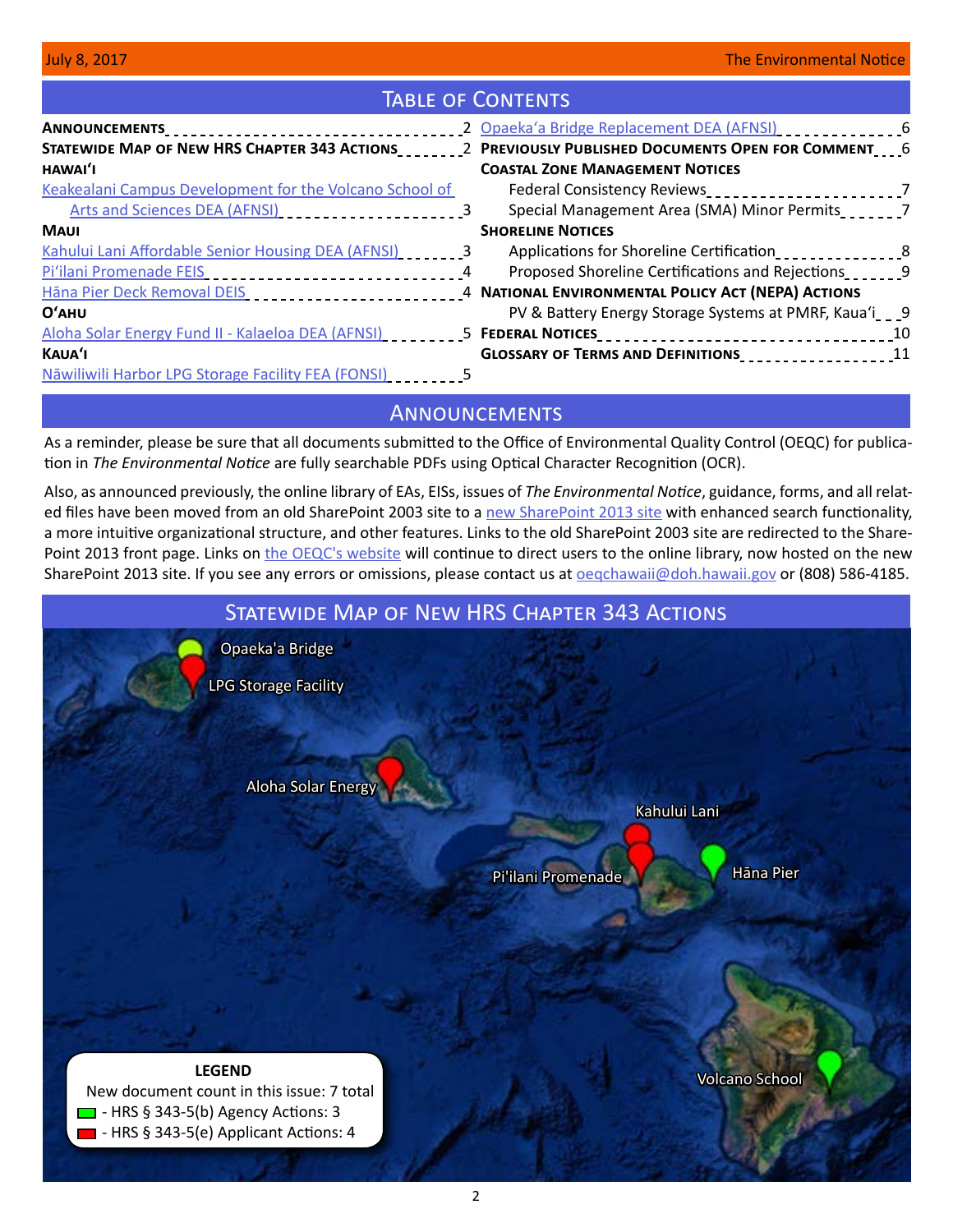# hawaiʻi

# <span id="page-2-0"></span>**[Keakealani Campus Development for the Volcano School of Arts and Sciences DEA \(AFNSI\)](http://oeqc2.doh.hawaii.gov/EA_EIS_Library/2017-07-08-HA-DEA-Volcano-School-Keakealani-Campus-Development.pdf)**

| <b>HRS §343-</b><br>5(a) Trigger           | (1) Propose the use of state or county lands or the use of state or county funds                                                                                                   |  |
|--------------------------------------------|------------------------------------------------------------------------------------------------------------------------------------------------------------------------------------|--|
| District(s)                                | Puna                                                                                                                                                                               |  |
| TMK(s)                                     | $(3)$ 1-9-004:019                                                                                                                                                                  |  |
| Permit(s)                                  | Building Division Approval and Building Permit, Use Permit, DOE Approval                                                                                                           |  |
| Proposing/<br><b>Determining</b><br>Agency | Volcano School of Arts and Sciences<br>Kalima Cayir, (808) 985-9800, director@volcanoschool.net<br>P.O. Box 845, Volcano, HI 96785                                                 |  |
| Consultant                                 | Stantec Consulting, Inc.<br>Michele Lefebvre, (808) 494-2039, michele.lefebvre@stantec.com<br>P.O. Box 191, Hilo, HI 96721                                                         |  |
| <b>Status</b>                              | Statutory 30-day public review and comment period starts. Comments are due by August 7, 2017. Please send comments<br>to the proposing/determining agency and copy the consultant. |  |

The Volcano School of Arts and Sciences proposes to develop and construct a pre-kindergarten through eighth grade campus on the site of the historic Keakealani School property in Volcano Village. An existing classroom building built circa 1933 which currently is used for the middle school campus will be preserved and become part of the new campus design. Once completed, the Keakealani Campus will be able to accommodate the entire school body (up to 250 students). Without the Keakealani Campus development project, the elementary school students would not relocate and likely have to continue operating without climate control, limited space and facilities, and under unsecure conditions at the Volcano Road Campus (i.e., safety concerns from the existing saw mill and lack of stability with month-to-month lease). With this project, approximately 125 students presently using the Volcano Road Campus and their faculty would move to the Keakealani Campus. Impacts include minor impacts from sedimentation, dust, noise, and visual quality, which will be temporary and mitigated as feasible. No archaeological sites are present on or near the site, but a monitoring plan has been approved for implementation during construction. Several mitigation measures will be implemented to avoid impacts to endangered species.

# **MAUI**

# **[Kahului Lani Affordable Senior Housing DEA \(AFNSI\)](http://oeqc2.doh.hawaii.gov/EA_EIS_Library/2017-07-08-MA-DEA-Kahului-Lani-Senior-Affordable-Housing.pdf)**

| <b>HRS §343-</b><br>5(a) Trigger | (1) Propose the use of state or county lands or the use of state or county funds                                                                                                         |  |
|----------------------------------|------------------------------------------------------------------------------------------------------------------------------------------------------------------------------------------|--|
| District(s)                      | Kahului                                                                                                                                                                                  |  |
| TMK(s)                           | $(2)$ 3-7-005:003                                                                                                                                                                        |  |
| Permit(s)                        | Special Management Area Use Permit                                                                                                                                                       |  |
| <b>Approving</b><br>Agency       | Hawai'i Housing Finance and Development Corporation<br>Janice Takahashi, (808) 587-0634, janice.n.takahashi@hawaii.gov<br>677 Queen Street, Suite 300, Honolulu, HI 96813                |  |
| <b>Applicant</b>                 | Catholic Charities Housing Development Corporation<br>Gary Furuta, Project Manager, (808) 429-7815, gary@gsfhi.com<br>1288 Ala Moana Boulevard #35A, Honolulu, HI 96814                  |  |
| <b>Consultant</b>                | Munekiyo Hiraga<br>Marisa Fujimoto, (808) 244-2015, planning@munekiyohiraga.com<br>305 High Street, Suite 104, Wailuku, HI 9679                                                          |  |
| <b>Status</b>                    | Statutory 30-day public review and comment period starts. Comments are due by August 7, 2017. Please send comments<br>to the approving agency and copy the applicant and the consultant. |  |

Catholic Charities Housing Development Corporation (CCHDC) is proposing the development of Kahului Lani in Kahului, Maui on 3.81 acres of land identified as TMK (2)3-7-005:003. The Project will include the development of two (2) six-story multi-family residential buildings, a two-story 7,500 sq. ft. multi-purpose building, parking, and related improvements. The proposed project will provide 164 one-bedroom units for rent to seniors who earn 60 percent or less of the County's median income and one (1) two-bedroom manager's unit. Catholic Charities Hawai'i will provide onsite case management services for residents.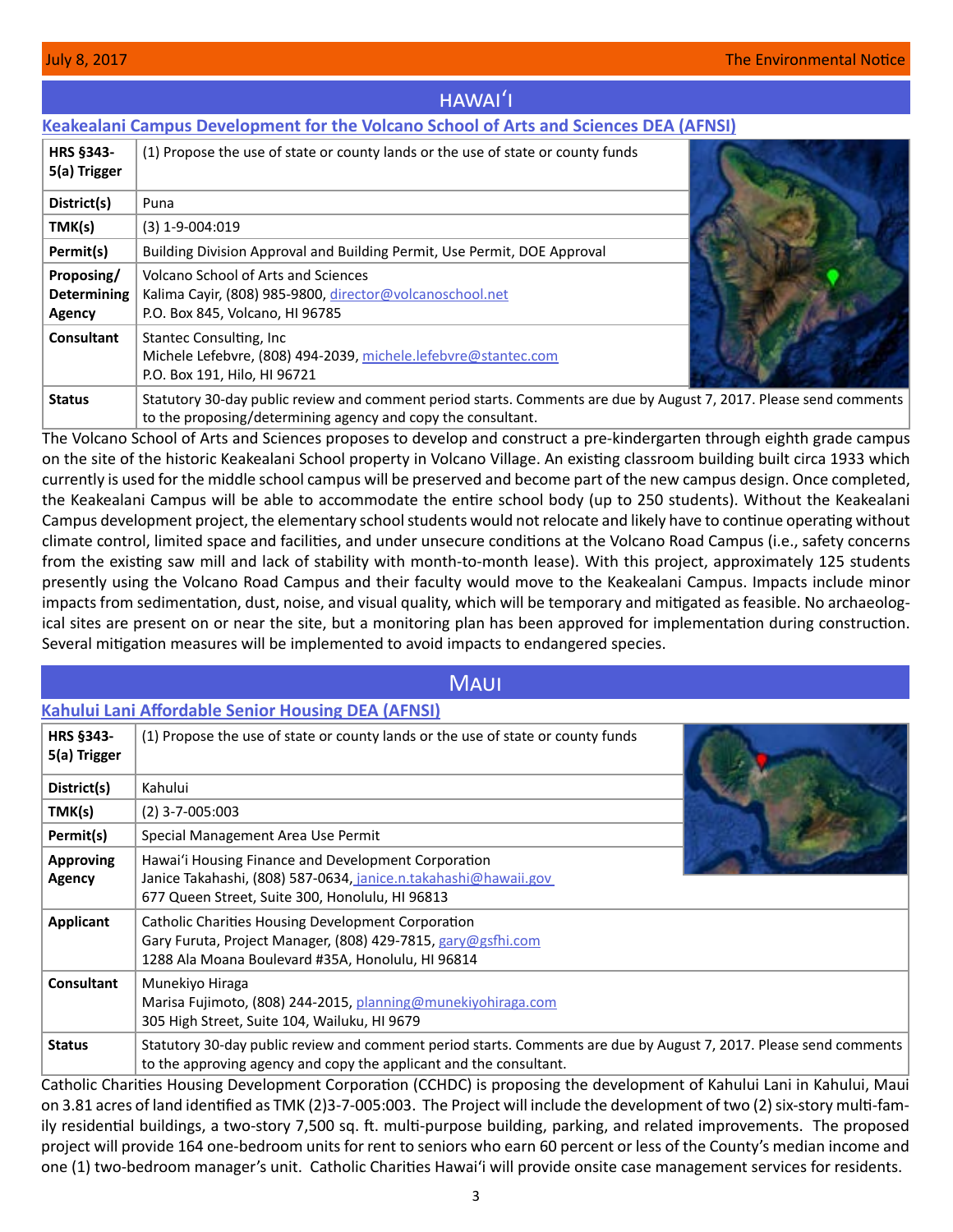# MAUI (CONTINUED)

# <span id="page-3-0"></span>**Pi**ʻ**[ilani Promenade FEIS](http://oeqc2.doh.hawaii.gov/EA_EIS_Library/2017-07-08-MA-FEIS-Piilani-Promenade.pdf)**

| <b>HRS §343-</b><br>5(a) Trigger                                    | (1) Propose the use of state or county lands or the use of state or county funds                                                                                                                                         |  |
|---------------------------------------------------------------------|--------------------------------------------------------------------------------------------------------------------------------------------------------------------------------------------------------------------------|--|
| District(s)                                                         | Makawao - Wailuku                                                                                                                                                                                                        |  |
| TMK(s)                                                              | (2) 3-9-001: 016, por. 148, por. 169, 170, 171, 172, 173, 174; 3-9-048: por. 122;<br>2-2-002: por. 016, 077, por. 082                                                                                                    |  |
| Permit(s)                                                           | Various (see document)                                                                                                                                                                                                   |  |
| <b>Approving</b><br>Agency/<br><b>Accepting</b><br><b>Authority</b> | State of Hawai'i Land Use Commission<br>Daniel E. Orodenker, Executive Officer, (808) 587-3822<br>daniel.e.orodenker@hawaii.gov<br>P.O. Box 2359, Honolulu, HI 96804-2359                                                |  |
| Applicant                                                           | Piilani Promenade North, LLC and Piilani Promenade South, LLC<br>c/o Sarofim Realty Advisors Co.<br>Robert Poynor, Vice President, (214) 692 - 4227, rpoynor@sraco.com<br>8115 Preston Road, Suite 400, Dallas, TX 75225 |  |
| <b>Consultant</b>                                                   | Chris Hart and Partners, Inc.<br>Mr. Jordan E. Hart, President, (808) 242-1955, jhart@chpmaui.com<br>115 N. Market Street, Wailuku, HI 96793                                                                             |  |
| <b>Status</b>                                                       | FEIS has been submitted and is pending acceptance by the approving agency/accepting authority, which has 30 days from<br>date of receipt to determine acceptability. Comments are not taken on this action.              |  |

The proposed project is to develop a mix of Light Industrial and Business/Commercial uses with approximately 226 apartment units on a total of approximately 75 acres. The project will include associated onsite and offsite infrastructure improvements including but not limited to water, sewer, roads, drainage, and electrical improvements. Amenities will include bicycle and pedestrian pathways, public park area, and landscaping. A Maui Electric Company substation is also proposed on the site. Off-site improvements include re-routing the existing Maui County high pressure water line which runs through the property, installing a 1 million gallon drinking water tank, water transmission lines, offsite access to Ohukai road and utility connections. The project will also provide road widening lots and improve the intersection of Pi'ilani Highway at Kaonoulu Street. An access easement will be provided mauka of the project site to increase future connectivity to Ohukai Road north of the project site.

# **Hāna [Pier Deck Removal DEIS](http://oeqc2.doh.hawaii.gov/EA_EIS_Library/2017-07-08-MA-DEIS-Hana-Pier-Deck-Removal.pdf)**

| <b>HRS §343-</b><br>5(a) Trigger | (1) Propose the use of state or county lands or the use of state or county funds                                                                                                                                     |  |
|----------------------------------|----------------------------------------------------------------------------------------------------------------------------------------------------------------------------------------------------------------------|--|
| District(s)                      | Hāna                                                                                                                                                                                                                 |  |
| TMK(s)                           | N/A; North of TMK (2) 1-4-004:036                                                                                                                                                                                    |  |
| Permit(s)                        | Various (see document)                                                                                                                                                                                               |  |
| Proposing<br>Agency              | State of Hawai'i Department of Transportation<br>Ms. Sandra Rossetter, Project Manager, (808) 587-1886, hanapiereis@hhf.com<br>Attn: Harbors Division Planning Section, 79 South Nimitz Hwy, Honolulu, HI 96813      |  |
| Accepting<br><b>Authority</b>    | Governor, State of Hawai'i, The Honorable David Y. Ige http://governor.hawaii.gov/contact-us/contact-the-governor/<br>(808) 586-0034, Executive Chambers, State Capitol, 415 South Beretania St., Honolulu, HI 96813 |  |
| Consultant                       | <b>HHF Planners</b><br>Gail Renard, (808) 457-3167, hanapiereis@hhf.com<br>733 Bishop Street, Suite 2590, Honolulu, HI 96813                                                                                         |  |
| <b>Status</b>                    | Statutory 45-day public review and comment period starts. Comments are due by August 22, 2017. Please send comments<br>to the accepting authority and copy the proposing agency and the consultant.                  |  |

The proposed action is to remove the superstructure of Hāna Pier and access trestle at Hāna Harbor. The concrete pier and its access trestle are currently condemned due to the deteriorated condition of its superstructure (i.e., deck, beams, pile caps, and trestle guardrails). The existing piles would remain in place to avoid adversely impacting corals that have colonized on the piles. The project purpose is (1) to further address and resolve what could be a public safety hazard and potential legal liability and (2) to ensure all facilities under the jurisdiction and management of the DOT-Harbors meet and support its mission and the requirements of Chapter 266, HRS, which defines a "commercial harbor," while simultaneously respecting the Hāna community's objections to the pier's use for commercial purposes.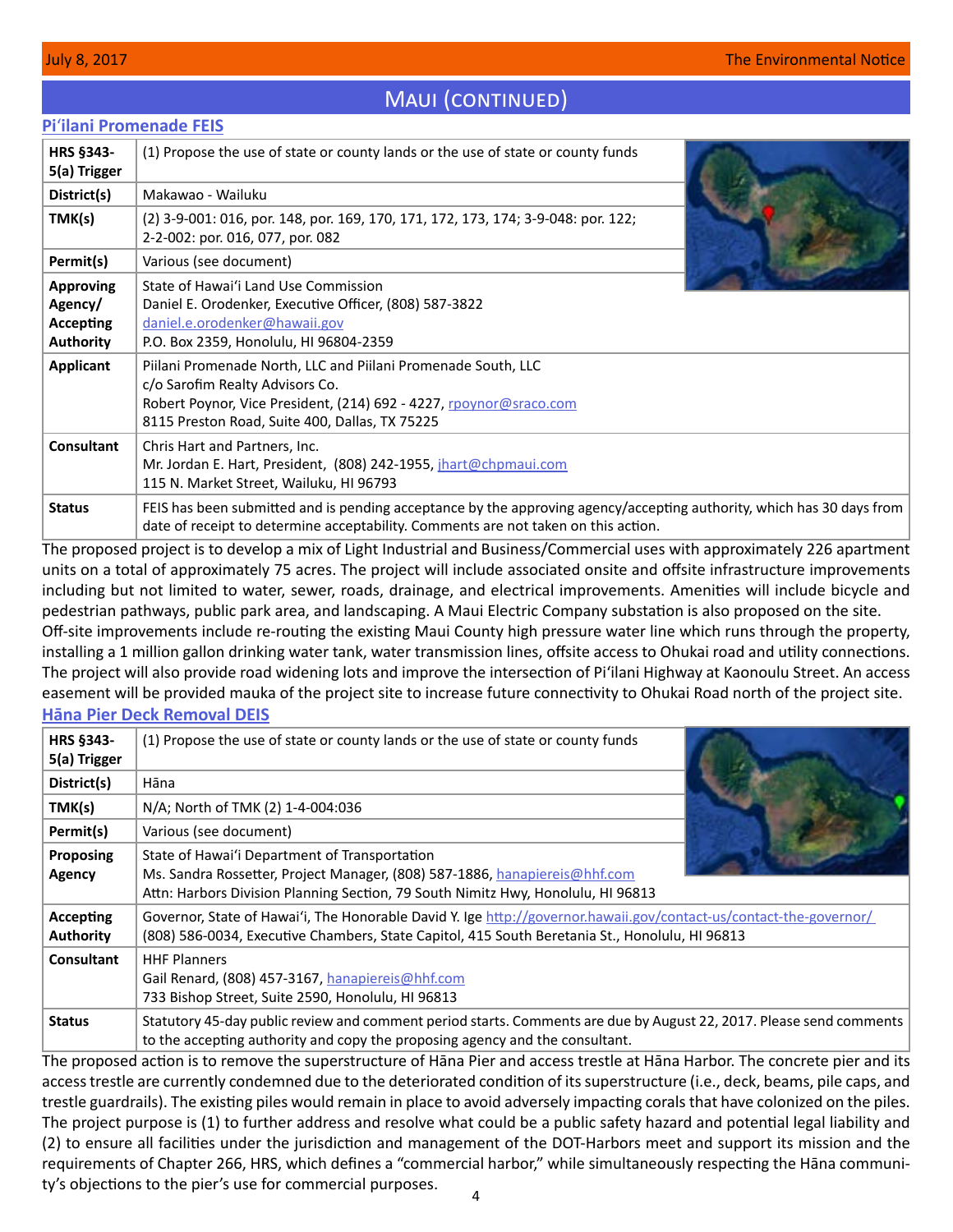# Oʻahu

# <span id="page-4-0"></span>**[Aloha Solar Energy Fund II - Kalaeloa DEA \(AFNSI\)](http://oeqc2.doh.hawaii.gov/EA_EIS_Library/2017-07-08-OA-DEA-Aloha-Solar-Energy-Fund-II-Kalaeloa.pdf)**

| HRS §343-<br>5(a) Trigger  | (1) Propose the use of state or county lands or the use of state or county funds                                                                                                         |  |
|----------------------------|------------------------------------------------------------------------------------------------------------------------------------------------------------------------------------------|--|
| District(s)                | 'Ewa                                                                                                                                                                                     |  |
| TMK(s)                     | (1) 9-1-013:070 and portion of 30-foot-wide State Highway Right-of-Way along<br>eastern edge of Coral Sea Road that border 9-1-013:039, 040, 043, 044, 072, 099, 100                     |  |
| Permit(s)                  | Various (see document)                                                                                                                                                                   |  |
| <b>Approving</b><br>Agency | Hawai'i Community Development Authority (HCDA)<br>Jesse K. Souki, Executive Director, (808) 594-0300, jesse.k.souki@hawaii.gov<br>547 Queen St, Honolulu, HI 96813                       |  |
| Applicant                  | Aloha Solar Energy Fund II, LLC<br>Michael Stout, Project Manager, (808) 486-3707, mstout@ecc.net, 2969 Mapunapuna Place, Suite 220 Honolulu, HI 96819                                   |  |
| <b>Consultant</b>          | Group 70 International, Inc.<br>Jeff Overton, Principal Planner, (808) 523-5866, ASEF@g70.design, 925 Bethel Street, 5th Floor, Honolulu, HI 96813                                       |  |
| <b>Status</b>              | Statutory 30-day public review and comment period starts. Comments are due by August 7, 2017. Please send comments<br>to the approving agency and copy the applicant and the consultant. |  |

Aloha Solar Energy Fund II LLC is proposing to lease and develop a 5 megawatt solar power utility installation to be built on approximately 44.28 acres of lands owned by the HCDA in Kalaeloa. Power generated by this facility would be transferred along an approximate 1.78 mile 12 kilovolt (kV) interim electrical distribution line that would be routed along the eastern side of Coral Sea Road, eventually connecting to the Hawaiian Electric Company ("HECO") grid within its existing right of way. This environmental review only evaluates the utility installation and line and does not include assessing the actual HECO connection.

The purpose of the project is to contribute renewable energy in the form of solar electric power to HECO's existing power grid and to the Kalaeloa Community Development District. The development of the project would help the State in achieving its renewable portfolio standard goals while also improving the environment by reducing greenhouse gas emissions, dependency on foreign imports of fossil fuels, and the environmental risk of spills during the transport and storage of fossil fuel to the State.

| <b>KAUA'I</b>              |                                                                                                                                                                                                                            |  |  |  |
|----------------------------|----------------------------------------------------------------------------------------------------------------------------------------------------------------------------------------------------------------------------|--|--|--|
|                            | <b>Nāwiliwili Harbor Liquified Petroleum Gas Storage Facility FEA (FONSI)</b>                                                                                                                                              |  |  |  |
| HRS §343-<br>5(a) Trigger  | (1) Propose the use of state or county lands or the use of state or county funds                                                                                                                                           |  |  |  |
| District(s)                | Līhu'e                                                                                                                                                                                                                     |  |  |  |
| TMK(s)                     | Various (see document)                                                                                                                                                                                                     |  |  |  |
| Permit(s)                  | Special Management Area Permit, Class IV Zoning Permit, Shoreline Setback<br>Determination, Grading Permit, Building Permits                                                                                               |  |  |  |
| <b>Approving</b><br>Agency | State of Hawai'i, Department of Transporation<br>Darrell T. Young, Deputy Director-Harbors, (808) 587-3650, darrell.t.young@hawaii.gov<br>79 S. Nimitz Hwy, Honolulu, HI 96813-4898                                        |  |  |  |
| Applicant                  | The Gas Company, LLC<br>Glen Takenouchi, General Manager- Kaua'i, (808) 245-7957, gtakenou@hawaiigas.com<br>3990 Rice Street, Lihu'e, HI 96766                                                                             |  |  |  |
| <b>Consxultant</b>         | Shiramizu, Loo & Nakamura, LLLP<br>Galen Nakamura, (808) 632-2267, galen.nakamura@hawaiiantel.net, 4357 Rice Street, Suite 102 Lihue, HI 96766                                                                             |  |  |  |
| <b>Status</b>              | Finding of No Significant Impact (FONSI) determination. Comments are not taken on this determination.<br>$\mathbf{r}$ and $\mathbf{r}$ are the set of the set of $\mathbf{r}$ and $\mathbf{r}$ are the set of $\mathbf{r}$ |  |  |  |

The Gas Company, LLC (dba "Hawai'i Gas") proposes to construct an additional liquefied petroleum gas ("LPG") storage tank facility on State lands located across Pier 2 at Kauaʻi's Nāwiliwili Harbor. The project will include construction of connecting underground gas transmission pipelines, also on State lands, from Hawai'i Gas' existing LPG storage tank facility near Pier 3 of Nāwiliwili Harbor. The project propses to construct up to 22 mounded 30,000 gallon LPG storage tanks and related appurtenances and facilities on State lands across Pier 2.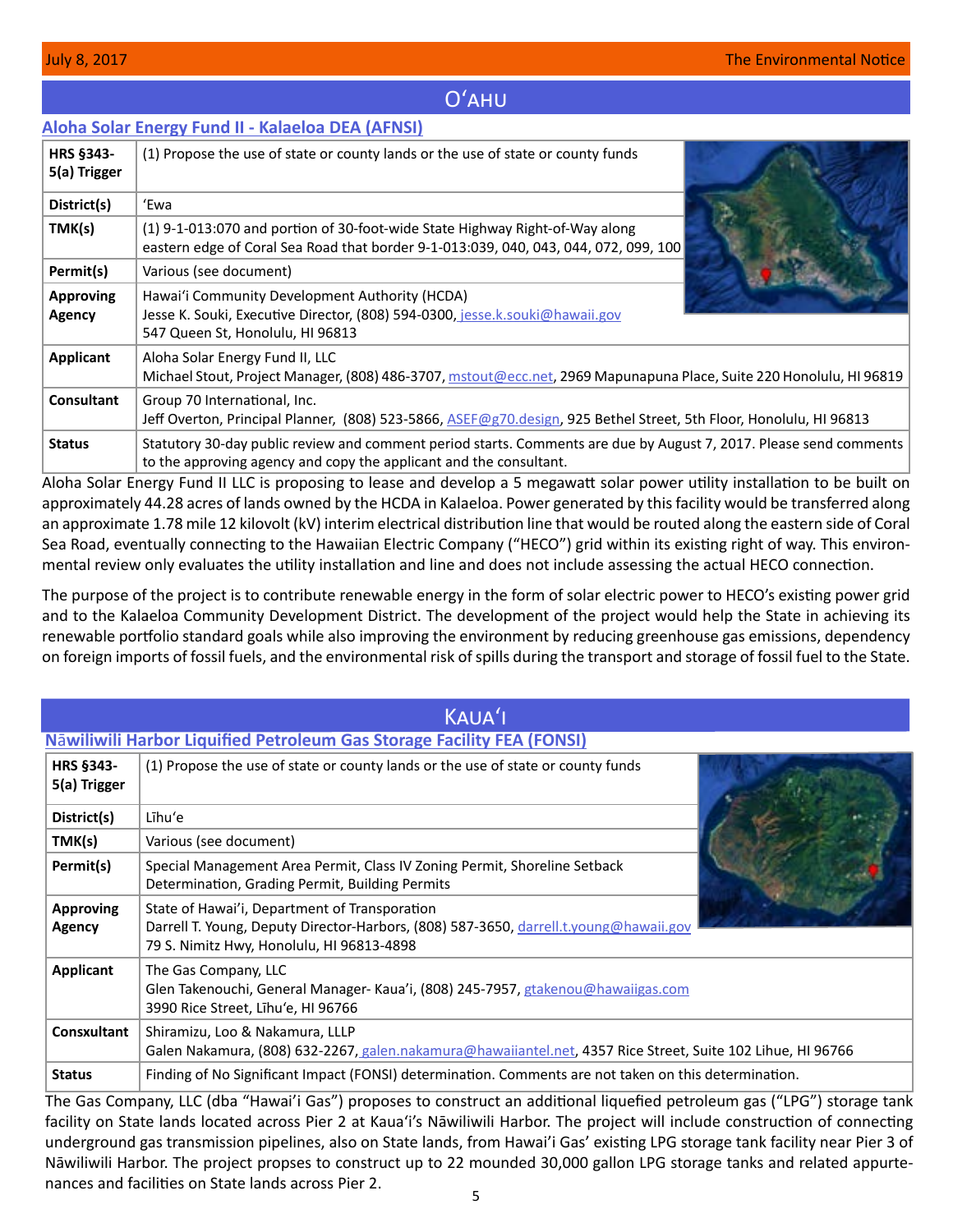<span id="page-5-0"></span>

|                                            | <b>Opaeka'a Bridge Replacement DEA (AFNSI)</b>                                                                                                                                                                                                                                                                              |  |
|--------------------------------------------|-----------------------------------------------------------------------------------------------------------------------------------------------------------------------------------------------------------------------------------------------------------------------------------------------------------------------------|--|
| <b>HRS §343-</b><br>5(a) Trigger           | (1) Propose the use of state or county lands or the use of state or county funds                                                                                                                                                                                                                                            |  |
| District(s)                                | Kawaihau                                                                                                                                                                                                                                                                                                                    |  |
| TMK(s)                                     | $(4): 4 - 2 - 02$                                                                                                                                                                                                                                                                                                           |  |
| Permit(s)                                  | Compliance with Chapter 343 and NEPA; National Pollutant Discharge Elimination<br>System Permit; Community Noise Control Permit; Historic Sites Review (Section 106 of<br>NHPA and Chapter 6e, HRS); Work in County Right-of-Way; Subdivision Approval<br>(potential) Grading, Grubbing, Excavating and Stockpiling Permits |  |
| Proposing/<br><b>Determining</b><br>Agency | County of Kaua'i Department of Public Works<br>Troy Tanigawa, (808) 241-4154, tranigawa@kauai.gov<br>4444 Rice Street, Suite 275, Lihu'e, HI 96766-1340                                                                                                                                                                     |  |
| <b>Consultant</b>                          | <b>Geometrician Associates</b><br>Ron Terry, (808) 969-7090, rterry@hawaii.rr.com<br>P.O. Box 396, Hilo, HI 96721                                                                                                                                                                                                           |  |
| <b>Status</b>                              | Statutory 30-day public review and comment period starts. Comments are due by August 7, 2017. Please send comments<br>to the proposing/determining agency and copy the consultant.                                                                                                                                          |  |

Kauaʻi (continued)

The project would replace Opaekaʻa Bridge by implementing structural and safety improvements that retain the bridge's original one-lane width, length and basic appearance. It would provide a safe bridge accommodating any legal weight of truck or bus, maximize safety for motor vehicles, pedestrians and bicycles, be practical to maintain, and preserve the bridge's historic character. New concrete abutments will be created behind the existing ones, with no alteration to the stream bank. The new concrete deck will rest atop pre-stressed concrete plank girders, which will be extended to the new abutments. The deck will have an asphalt pavement overlay. The design retains and repairs existing visible trusses, and includes steel crash-tested railings inside trusses. For bicycle safety, the deck will be marked with a bicycle "sharrow" symbol to indicate a shared lane and promote driver awareness. The historic character of the bridge is being preserved through a number of design elements that help retain the existing appearance. Extensive mitigation to prevent erosion and sedimentation and impacts to water quality and wildlife will be implemented.

# Previously Published Documents Open for Comment

**Status:** Public review and comment period for these projects began previously. Comments are due July 24, 2017 unless specified otherwise. Please send comments to the relevant agency and copy any relevant applicant and/or consultant.

### **Maui**

**[Renewable energy conversion and sludge processing for the Wailuku - Kahului Wastewater Reclamation](http://oeqc2.doh.hawaii.gov/EA_EIS_Library/2017-06-23-MA-EISPN-Renewable-Energy-Conversion-and-Sludge-Processing-for-the-Wailuku-Kahului-WWRF.pdf)  [Facility \(WKWWRF\) EISPN](http://oeqc2.doh.hawaii.gov/EA_EIS_Library/2017-06-23-MA-EISPN-Renewable-Energy-Conversion-and-Sludge-Processing-for-the-Wailuku-Kahului-WWRF.pdf)**

### **O**ʻ**ahu**

**['Aiea High School Girls Athletic Locker Room – Weight Training Facility DEA \(AFNSI\)](http://oeqc2.doh.hawaii.gov/EA_EIS_Library/2017-06-23-OA-DEA-Aiea-High-Girls-Locker-Room.pdf) [East Kapolei Middle School DEA \(AFNSI\)](http://oeqc2.doh.hawaii.gov/EA_EIS_Library/2017-06-23-OA-DEA-East-Kapolei-Middle-School.pdf)**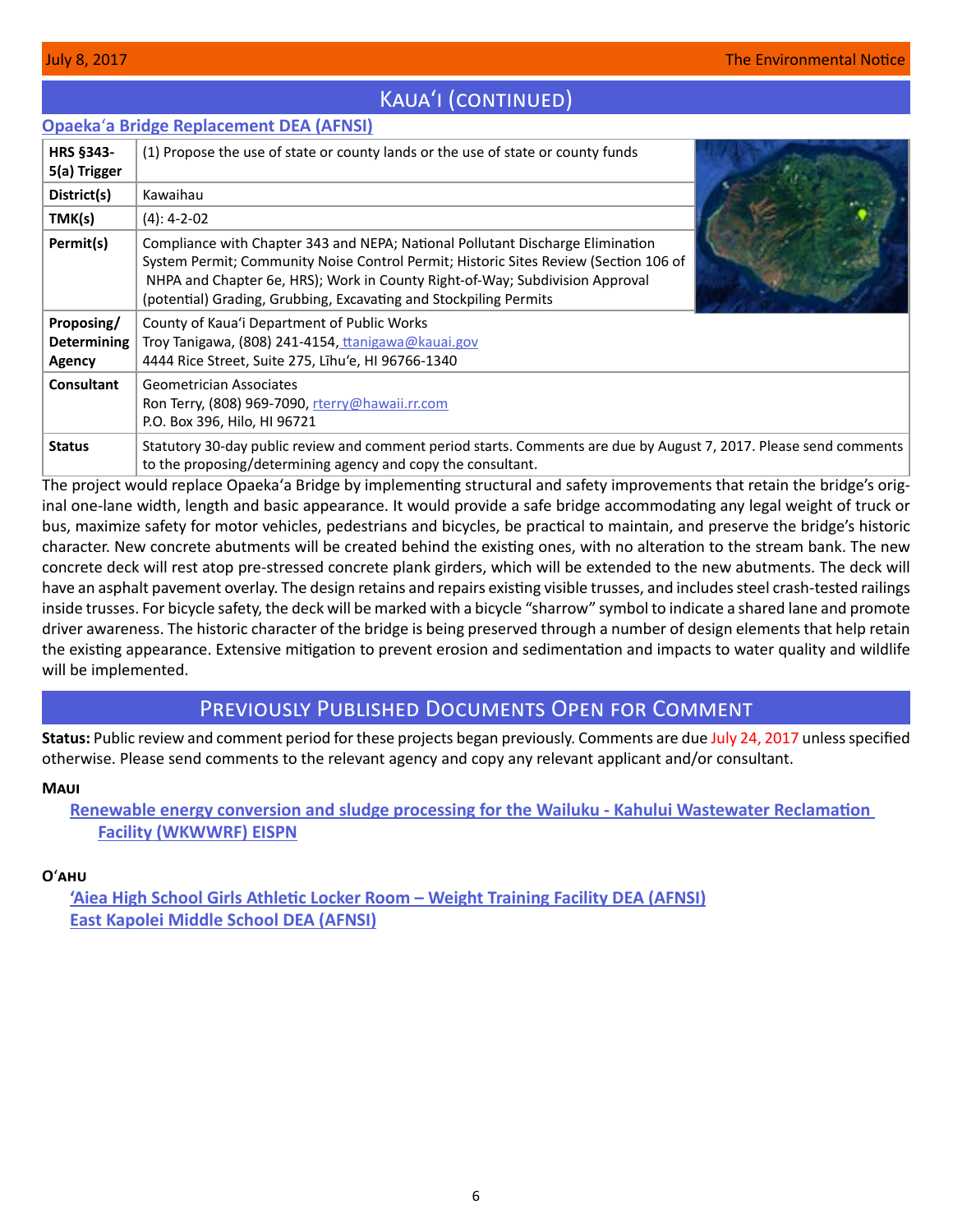# Coastal Zone Management Notices

# Federal Consistency Reviews

<span id="page-6-0"></span>The following federal actions are being reviewed for consistency with the enforceable policies of the Hawaiʻi Coastal Zone Management (CZM) Program, including the CZM objectives and policies in Hawaiʻi Revised Statutes, Chapter 205A. Federal consistency, pursuant to Section 307 of the Coastal Zone Management Act of 1972 (CZMA), as amended, generally requires that federal actions, within and outside of the coastal zone, which have reasonably foreseeable effects on any coastal use (land or water) or natural resource of the coastal zone be consistent with the enforceable policies of a state's federally approved coastal management program. Federal actions include federal agency activities, federal license or permit activities, and federal financial assistance activities. This public notice is being provided in accordance with § 306(d)(14) of the CZMA, and federal regulations at 15 CFR § 930.2, § 930.42, and § 930.61. General information about federal consistency is available at the [Hawai](http://planning.hawaii.gov/czm/federal-consistency/)ʻi [CZM Program web site,](http://planning.hawaii.gov/czm/federal-consistency/) or call (808) 587-2878.

For specific information or questions about an action listed below, contact the CZM staff person identified for each action. The CZM Program is required to adhere to federal review deadlines, therefore, comments must be received by the date specified. Comments may be submitted by mail or electronic mail, to the addresses below.

**Mail:** Office of Planning **Email:** [john.d.nakagawa@hawaii.gov](mailto:john.d.nakagawa@hawaii.gov) Department of Business, Economic Development and Tourism P.O. Box 2359, Honolulu, HI 96804

### **Nāwiliwili Harbor Phase Two Maintenance Dredging, Līhu'e, Kaua**ʻ**i**

**Proposed Action:** U.S. Army Corps of Engineers, Honolulu District, proposes to conduct maintenance dredging of the federally managed entrance channel and harbor basin at Nāwiliwili Harbor to achieve design depths in these areas. Areas to be dredged as part of phase two include nearshore areas around the harbor perimeter, typically from the shore to approximately 2,000 feet. These areas were not dredged during the April 2016 phase one maintenance dredging because the dredge used during phase one was unable to access the areas. Approximately 118,674 cubic yards of material would be removed, including overdredge material. Dredging would be done by a mechanical dredge, would take 5 to 6 months, and is proposed to occur in 2017 or 2018. After removal from the harbor, dredged material would be transported to the existing Nāwiliwili Ocean Dredged Material Site for disposal.

**Location:** Nāwiliwili Harbor, Līhuʻe, Kauaʻi **Federal Action:** Federal Agency Activity **Federal Agency:** U.S. Army Corps of Engineers, Honolulu District **Contact**: Ms. Lorayne Shimabuku, (808) 835-4030, [lorayne.p.shimabuku@usace.army.mil](mailto:lorayne.p.shimabuku@usace.army.mil ) **CZM Contact:** John Nakagawa, (808) 587-2878, [john.d.nakagawa@hawaii.gov](mailto:john.d.nakagawa@hawaii.gov) **Comments Due:** July 24, 2017

# Special Management Area (SMA) Minor Permits

The SMA Minor permits below have been approved (HRS § 205A-30). For more information, contact the relevant county/state planning agency. Honolulu (768-8014); Hawaiʻi (East 961-8288, West 323-4770); Kauaʻi (241-4050); Maui (270-7735); Kakaʻako or Kalaeloa Community Development District (587-2841).

| Location (TMK)               | <b>Description (File No.)</b>                        | <b>Applicant/Agent</b>                               |
|------------------------------|------------------------------------------------------|------------------------------------------------------|
| Maui: Haiku (2-9-001: 017)   | Farm Shed (SM2 20170011)                             | Travis Rhyan                                         |
| Maui: Lahaina (4-8-003: 084) | Camp Olowalu Sheds (SM2 20170051)                    | Frampton & Ward Land LLC                             |
| Maui: Makena (2-1-005: 108)  | Proposed Fire Service for Golf Course (SM2 20170052) | ATC Makena N Golf LLC                                |
| Maui: Lahaina (4-6-001: 009) | Event June 17 and 18, 2017 (SM2 20170054)            | Lahaina Town Action Committee                        |
| Maui: Kihei (3-9-005: 052)   | Ballfield Fence Improvement (SM2 20170055)           | County of Maui Department of<br>Parks and Recreation |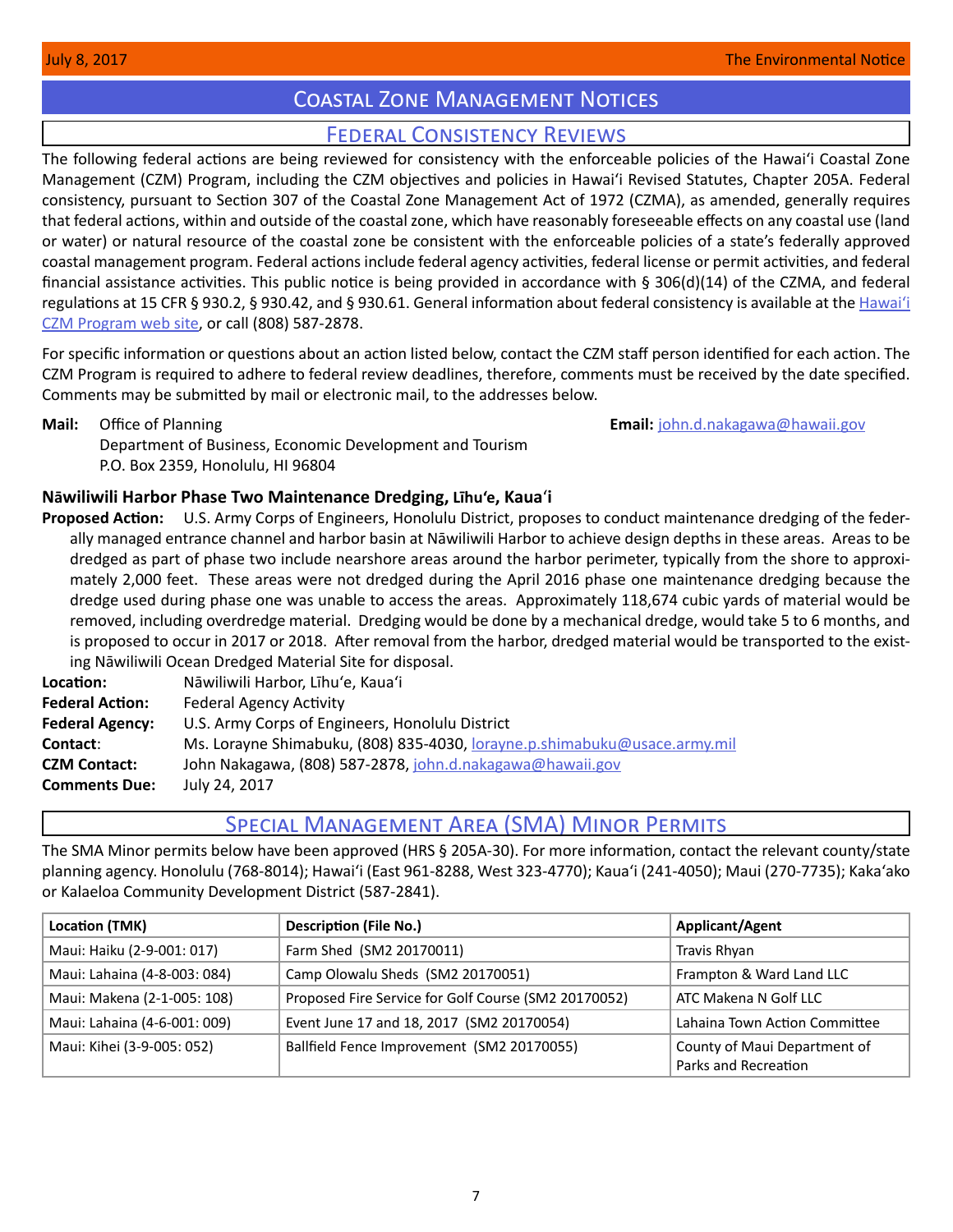# **SHORELINE NOTICES**

# Applications for Shoreline Certification

<span id="page-7-0"></span>The shoreline certification applications below are available for review at the Department of Land and Natural Resources offices on Kauaʻi, Hawaiʻi, Maui, and Honolulu, 1151 Punchbowl Street, Room 220 (HRS § 205A-42 and HAR § 13-222-12). All comments shall be submitted in writing to the State Land Surveyor, 1151 Punchbowl Street, Room 210, Honolulu, HI 96813 and postmarked no later than 15 calendar days from the date of the public notice of the application. For more information, call Ian Hirokawa at (808) 587-0420.

| File No. | <b>Date</b> | Location                                                                                                                                                                                                                  | Applicant/Owner                                                                                         | <b>TMK</b>                        |
|----------|-------------|---------------------------------------------------------------------------------------------------------------------------------------------------------------------------------------------------------------------------|---------------------------------------------------------------------------------------------------------|-----------------------------------|
| OA-1767  | 6/15/17     | Portion of Sand Island State Recreational Area Governor's Executive Order 2704<br>(C.S.F. 17,709) situate at Mokauea and Kaholaloa, Honolulu, O'ahu<br>Address: 10 Sand Island Access Road<br><b>Purpose: Permitting</b>  | R.M. Towill<br>Corporation/<br>State of Hawai'i,<br>Harbors Division                                    | $(1)$ 1-5-041:006                 |
| OA-1768  | 6/15/17     | Lot 78 of Sunset Beach Lots as shown on File Plan Map No. 256 (Grant 9076<br>to Louis Baron) situate at Pūpūkea, Ko'olauloa, O'ahu<br>Address: 59-181 E Kē Nui Road<br>Purpose: Building setback and top bank restoration | Gil P. Buman-<br>glag/Tropical<br><b>Exotics III LLP</b>                                                | $(1)$ 5-9-002:035                 |
| MA-677   | 6/19/17     | Lot 16-A of Keawakapu Beach Lots Being a Portion of Grant 548 to J.Y. Kanehoa<br>situate at Kīhei, Makawao, Maui<br>Address: 3234 South Kihei Road<br>Purpose: Building permit and SMA permit                             | Akamai Land<br>Surveying, Inc./<br>The 3234 S Kihei<br>Road Trust                                       | $(2)$ 2-1-010:014                 |
| MA-678   | 6/21/17     | A Portion of Royal Patent 1725, Land Commission Award 559 to Kauliokamoa<br>(307 Front Street Property) situate at Lahaina, Maui<br>Address: 307 Front Street Property<br>Purpose: Determine shoreline setback            | R.T. Tanaka<br>Engineers, Inc./<br>Dr. Christine Ho                                                     | $(2)$ 4-6-003:006                 |
| MA-679   | 6/28/17     | Kama'ole Beach Lots Government Survey Registered Map 3005 situate at<br>Kama'ole, Kula, Maui<br>Address: 2182 Ili'ili Road<br>Purpose: Building permit purposes                                                           | <b>CDF Engineers</b><br>LLC/CDF<br><b>Engineers LLC</b><br>(authorized<br>agent)                        | $(2)$ 3-9-005:034                 |
| HA-543   | 6/15/17     | Lot No. 35, Block 1 of "Miloli'i Beach Lots" Being a Portion of File Plan 789<br>situate at Pāpā 2, South Kona, Hawai'i<br>Address: Lot No. 35, Kai Avenue<br>Purpose: Build a family home                                | Daniel J and<br>Melinda L<br>Mancini/ Daniel<br>J Mancini and<br>Melinda L<br>Mancini                   | $(3)$ 8-8-006:013                 |
| KA-419   | 6/23/17     | Portion of Allotment 10-A situate at Moloa'a, Kawaihau, Kaua'i<br>Address: Moloa'a, Kaua'i<br>Purpose: Determine shoreline setback and State Land Uses District Boundary                                                  | Esaki Surveying<br>& Mapping, Inc./<br>Moloaa Lot 10A<br>LLC & Camp-<br>bell-Murphy<br>Investments, LLC | $(4)$ 4-9-009:002;<br>4-9-014:006 |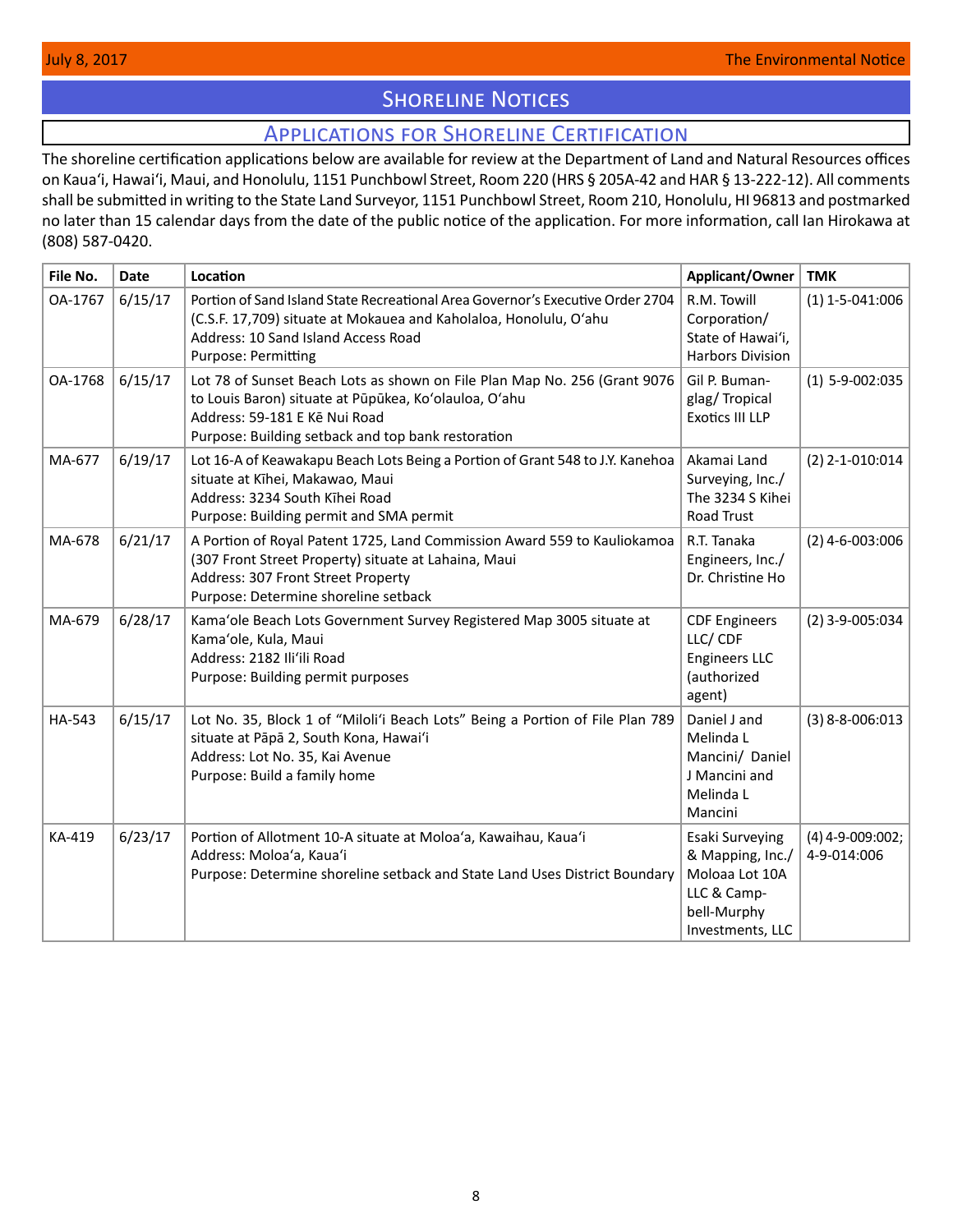# **SHORELINE NOTICES (CONTINUED)**

# Proposed Shoreline Certifications and Rejections

<span id="page-8-0"></span>The shoreline notices below have been proposed for certification or rejection by the Department of Land and Natural Resources (HRS § 205A-42 and HAR § 13-222-26). Any person or agency who wants to appeal shall file a notice of appeal in writing with DLNR no later than 20 calendar days from the date of this public notice. Send the appeal to the Board of Land and Natural Resources, 1151 Punchbowl Street, Room 220, Honolulu, Hawai'i 96813.

| File No. | Proposed/Rejected                   | Location                                                                                                                                                                                                                                                                                                                                                                                                                                                                                                                                                                                                                                                                                                                                                   | Applicant/Owner                                                               | <b>TMK</b>        |
|----------|-------------------------------------|------------------------------------------------------------------------------------------------------------------------------------------------------------------------------------------------------------------------------------------------------------------------------------------------------------------------------------------------------------------------------------------------------------------------------------------------------------------------------------------------------------------------------------------------------------------------------------------------------------------------------------------------------------------------------------------------------------------------------------------------------------|-------------------------------------------------------------------------------|-------------------|
| MA-673   | Proposed Shoreline<br>Certification | Lot H of Section D of the Puamana Planned Unit Development, Unit<br>3, File Plan 1130 being portions of Royal Patent 1187, Land Commis-<br>sion Award 310, Apana 3 to Pikanele; Royal Patent 4490, Land Com-<br>mission Award 10,474, Apana 7 to N. Namauu (Certificate of Bound-<br>aries No. 26); Royal Patent 1696, Land Commission Award 4878-C<br>Apana 1 to Muaa; Royal Patent 1706, Land Commission Award 4878-B<br>Apana 1 to Kapua; Royal Patent 1704, Land Commission Award 9825<br>to Paniani; Land Patent, Land Commission Award 8559-B Apana 25 to<br>W. C. Lunalilo; Royal Patent 1190, Land Commission Award 7590 Apana<br>1 to Kainokane situate at Mākila & Pāhoa, Lahaina, Maui<br>Address: 0 Pualei Drive<br>Purpose: Shoreline setback | Austin Tsutsumi<br>& Associates,<br>Inc./ Puamana<br>Community<br>Association | $(2)$ 4-6-032:001 |
| KA-415   | Rejection                           | Lot 8 of Waipouli Beach Lots being a portion of R.P. 7373, L.C. Aw.8559-B,<br>Apana 42 to William C. Lunalilo situate at Waipouli, Kawaihau, Kaua'i<br>Address: 968 Niulani Road<br>Purpose: Sandbag and erosion control                                                                                                                                                                                                                                                                                                                                                                                                                                                                                                                                   | Esaki Surveying<br>& Mapping, Inc./<br><b>Bal Family Trust</b>                | $(4)$ 4-3-009:002 |
| OA-1763  | Withdrawal                          | Portion R. P. 7804, L.C. Aw. 9971, Ap. 25 to W.P. Leleiohoku situate at<br>Punalu'u, Ko'olauloa, O'ahu<br>Address: 53-231 Kamehameha Highway<br>Purpose: Building permit                                                                                                                                                                                                                                                                                                                                                                                                                                                                                                                                                                                   | Walter P.<br>Thompson, Inc./<br>Waahila Ridge<br>Properties LLC               | $(1)$ 5-3-002:033 |

# National Environmental Policy Act (NEPA) Actions

As a courtesy, listed below are documents submitted for publication that have been prepared pursuant to NEPA, rather than Chapter 343, HRS. Accordingly, these entries may have unique comment periods. Occasionally, actions are subject to both NEPA and Chapter 343, HRS. In those cases, a separate entry would be published in *The Environmental Notice*.

# **Photovoltaic and Battery Energy Storage Systems at Pacific Missile Range Facility: FEA and FONSI**

| <b>Island</b>              | Kaua'i                                                                                                                                                                                                                                                                                              |
|----------------------------|-----------------------------------------------------------------------------------------------------------------------------------------------------------------------------------------------------------------------------------------------------------------------------------------------------|
| District(s)                | Waimea                                                                                                                                                                                                                                                                                              |
| TMK(s)                     | (4) 1-2-002: 013, 001, and 010                                                                                                                                                                                                                                                                      |
| Permit(s)                  | N/A                                                                                                                                                                                                                                                                                                 |
| <b>Proposing</b><br>Agency | Pacific Missile Range Facility<br>Leland Tottori, Deputy Public Works Officer, (808) 335-4636, Leland.tottori@navy.mil<br>P.O. Box 128, Kekaha, HI 96752-0128                                                                                                                                       |
| <b>Approving</b><br>Agency | Commander, Navy Region Hawaii<br>Mr. John Muraoka (EV13, Building X-11), (808) 471-1171, ext. 218, john.muraoka@navy.mil<br>NAVFAC Hawaii Compound, 400 Marshall Road, Pearl Harbor, HI 96860                                                                                                       |
| Consultant                 | <b>HHF Planners</b><br>John Hagihara, (808) 457-3174, jhagihara@hhf.com<br>Pacific Guardian Center, Makai Tower<br>733 Bishop Street, Suite 2590, Honolulu, HI 96813                                                                                                                                |
| <b>Status</b>              | Single copy requests for the Final EA and FONSI on CD may be obtained from the following contact:<br>Naval Facilities Engineering Command Pacific, 258 Makalapa Drive, Suite 100, JBPHH, HI 96860-3134,<br>ATTN: EA Project Manager for PMRF PV EA (Code EV21) or by e-mail: NFPAC-Receive@navy.mil |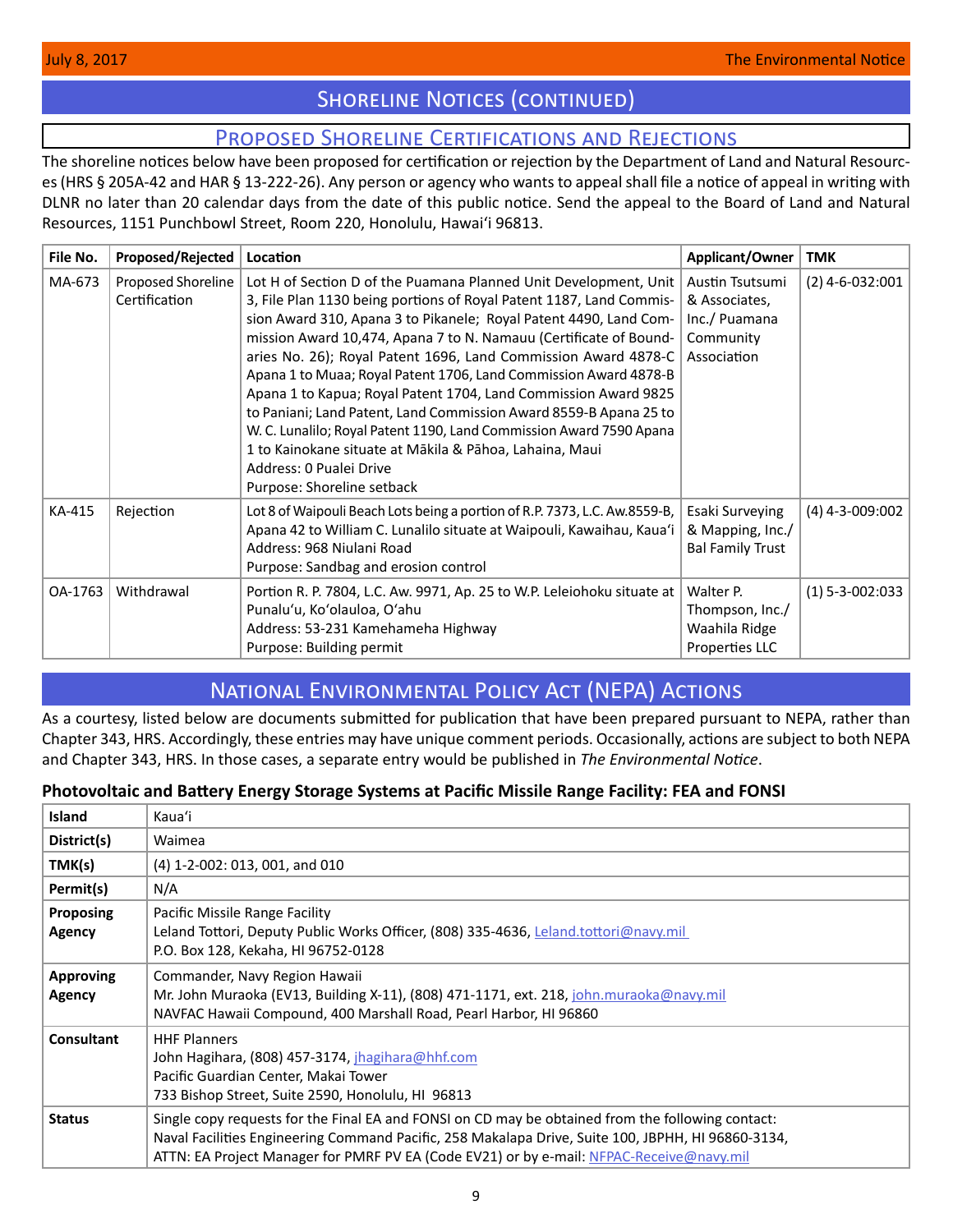# **FEDERAL NOTICES**

<span id="page-9-0"></span>As a courtesy, listed below are relevant entries from the Federal Register published since the last issue of *The Environmental Notice*. For more information, click on the title link, also available at [www.federalregister.gov.](http://www.federalregister.gov)

# **Rule: [Pacific Island Fisheries; 2017-18 Annual Catch Limit and Accountability Measures; Main Hawaiian Islands](https://www.federalregister.gov/documents/2017/06/30/2017-13681/pacific-island-fisheries-2017-18-annual-catch-limit-and-accountability-measures-main-hawaiian)  [Deep 7 Bottomfish](https://www.federalregister.gov/documents/2017/06/30/2017-13681/pacific-island-fisheries-2017-18-annual-catch-limit-and-accountability-measures-main-hawaiian) (published 6/30/2017)**

NMFS specifies an annual catch limit (ACL) of 306,000 lb for Deep 7 bottomfish in the main Hawaiian Islands (MHI) for the 2017-18 fishing year, which will begin on September 1, 2017, and end on August 31, 2018. If NMFS projects that the fishery will reach the ACL, NMFS would close the commercial and non-commercial fisheries for MHI Deep 7 bottomfish for the remainder of the fishing year as an accountability measure (AM). The ACL and AM support the long-term sustainability of Hawaiʻi bottomfish. **The final specifications are effective from July 31, 2017, through August 31, 2018.**

### **Notice: [Final Flood Hazard Determinations](https://www.federalregister.gov/documents/2017/06/28/2017-13482/final-flood-hazard-determinations) (published 6/28/2017)**

The Federal Emergency Management Agency (FEMA) has made the final determinations for the new or modified flood hazard information for the County of Hawaiʻi.

# **Notice: [Review of National Marine Sanctuaries and Marine National Monuments Designated or Expanded Since](https://www.federalregister.gov/documents/2017/06/26/2017-13308/review-of-national-marine-sanctuaries-and-marine-national-monuments-designated-or-expanded-since)  [April 28, 2007; Notice of Opportunity for Public Comment](https://www.federalregister.gov/documents/2017/06/26/2017-13308/review-of-national-marine-sanctuaries-and-marine-national-monuments-designated-or-expanded-since) (published 6/26/2017)**

Pursuant to Executive Order 13795—Implementing an America-First Offshore Energy Strategy, signed on April 28, 2017, the Department of Commerce is conducting a review of all designations and expansions of National Marine Sanctuaries and Marine National Monuments since April 28, 2007. The Secretary of Commerce will use the review to inform the preparation of a report under Executive Order 13795, Sec. 4(b)(ii). This Notice identifies 11 National Marine Sanctuaries and Marine National Monuments, including Papahānaumokuākea Marine National Monument, subject to the review and invites comments to inform the review. **Written comments must be submitted as instructed in the title link no later than July 26, 2017**.